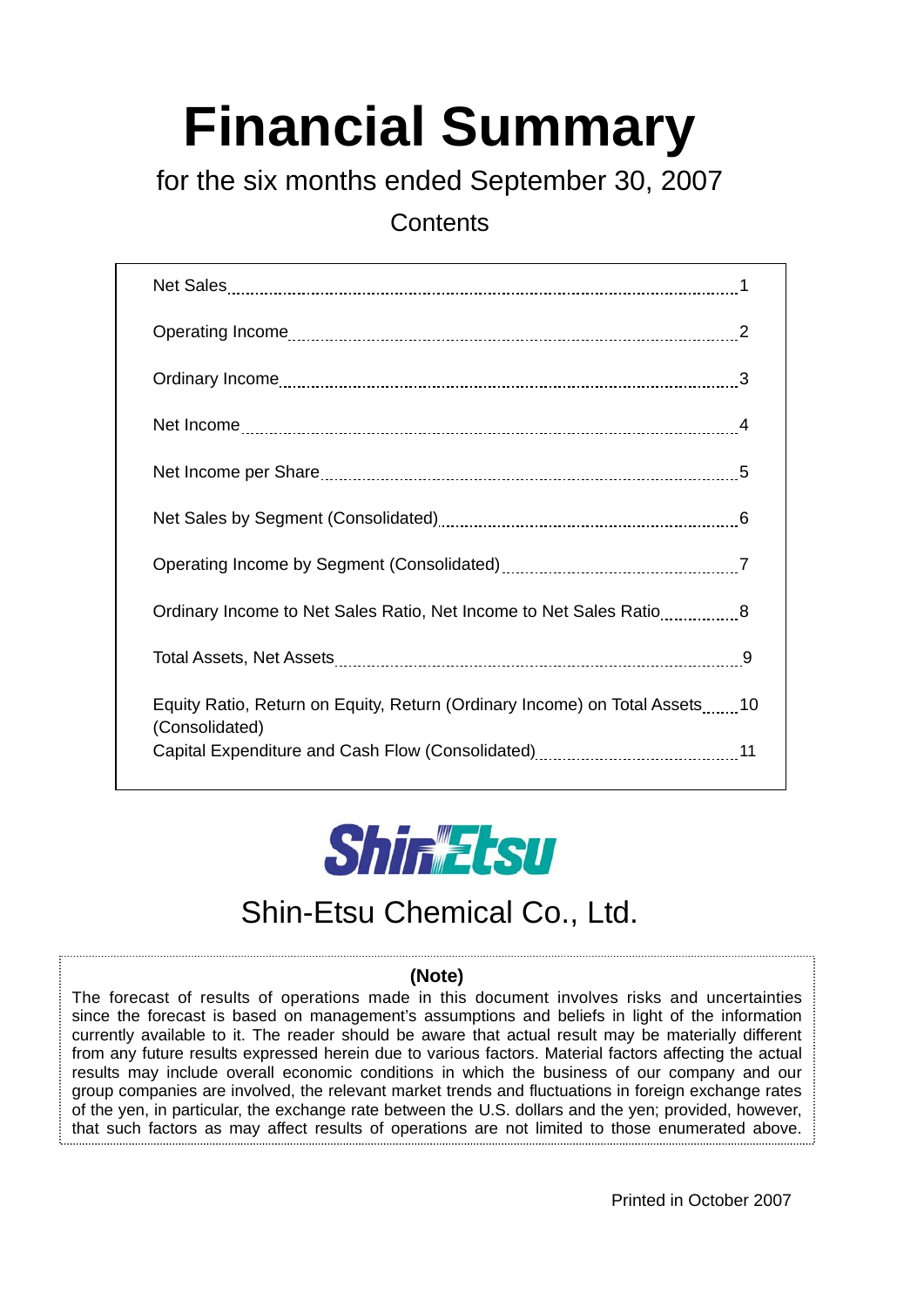

#### Net Sales



| (millions of yen) |  |
|-------------------|--|
|                   |  |

|                                                                |                                                                                  |      |      |      |      |      |      |      | 1998/3 1999/3 2000/3 2001/3 2002/3 2003/3 2004/3 2005/3 | 2006/3                                                                             | 2007/3 2007/9     |                 | 2008/3<br>(E) |
|----------------------------------------------------------------|----------------------------------------------------------------------------------|------|------|------|------|------|------|------|---------------------------------------------------------|------------------------------------------------------------------------------------|-------------------|-----------------|---------------|
| Net Sales                                                      | Consolidated                                                                     |      |      |      |      |      |      |      |                                                         | 693.274  642.795  678.858  807.484  775.096  797.523  832.804  967.486   1.127.915 | 1.304.695 687.736 |                 | 1.380.000     |
|                                                                | Non-consolidated 372,304 381,069 422,508 461,008 465,333 480,243 482,580 520,289 |      |      |      |      |      |      |      |                                                         | 582.426                                                                            |                   | 697.248 359.416 | 730,000       |
| Consolidated to<br>Non-consolidated<br>Net Sales Ratio (times) |                                                                                  | 1.86 | 1.69 | 1.61 | 1.75 | 1.67 | 1.66 | 1.73 | 1.86                                                    | 1.94                                                                               | 1.87              | .91             | 1.89          |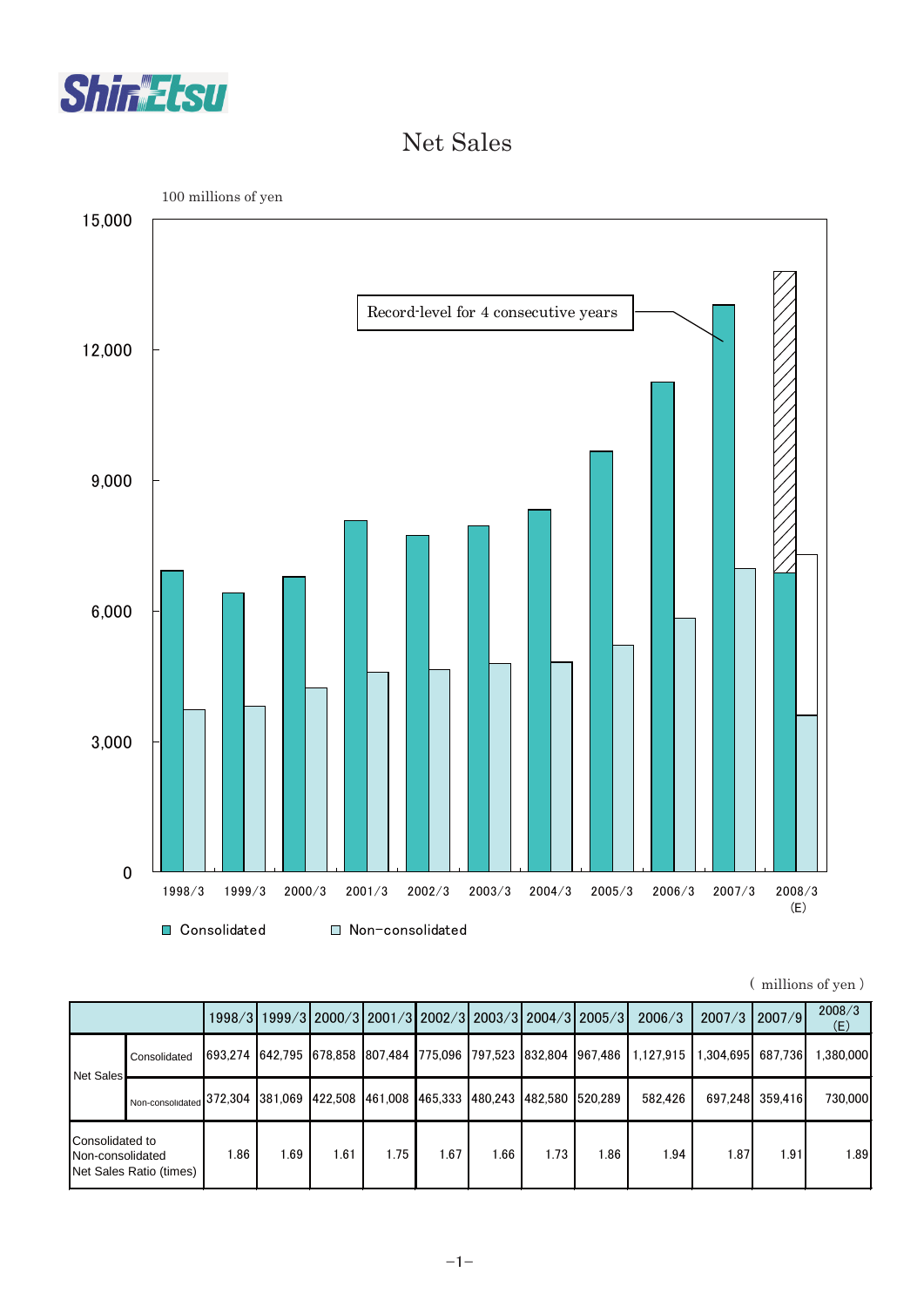

### Operating Income



|  | (millions of yen) |  |  |
|--|-------------------|--|--|
|--|-------------------|--|--|

|                     |                  |        |        |        |        |        |                                                                    |        |        |        |         | 1998/3 1999/3 2000/3 2001/3 2002/3 2003/3 2004/3 2005/3 2006/3 2007/3 2007/9 | 2008/3<br>(E) |
|---------------------|------------------|--------|--------|--------|--------|--------|--------------------------------------------------------------------|--------|--------|--------|---------|------------------------------------------------------------------------------|---------------|
| Operating<br>Income | Consolidated     | 82.079 | 86.322 |        |        |        | 87,465   112,677   114,723   122,149   125,625   151,734   185,320 |        |        |        | 241.028 | 140.042                                                                      | 287,000       |
|                     | Non-consolidated | 33.597 | 42.868 | 47.267 | 57,039 | 64,612 | 62,014                                                             | 56.073 | 63.081 | 73.685 | 81.200  | 41.301                                                                       | 83,000        |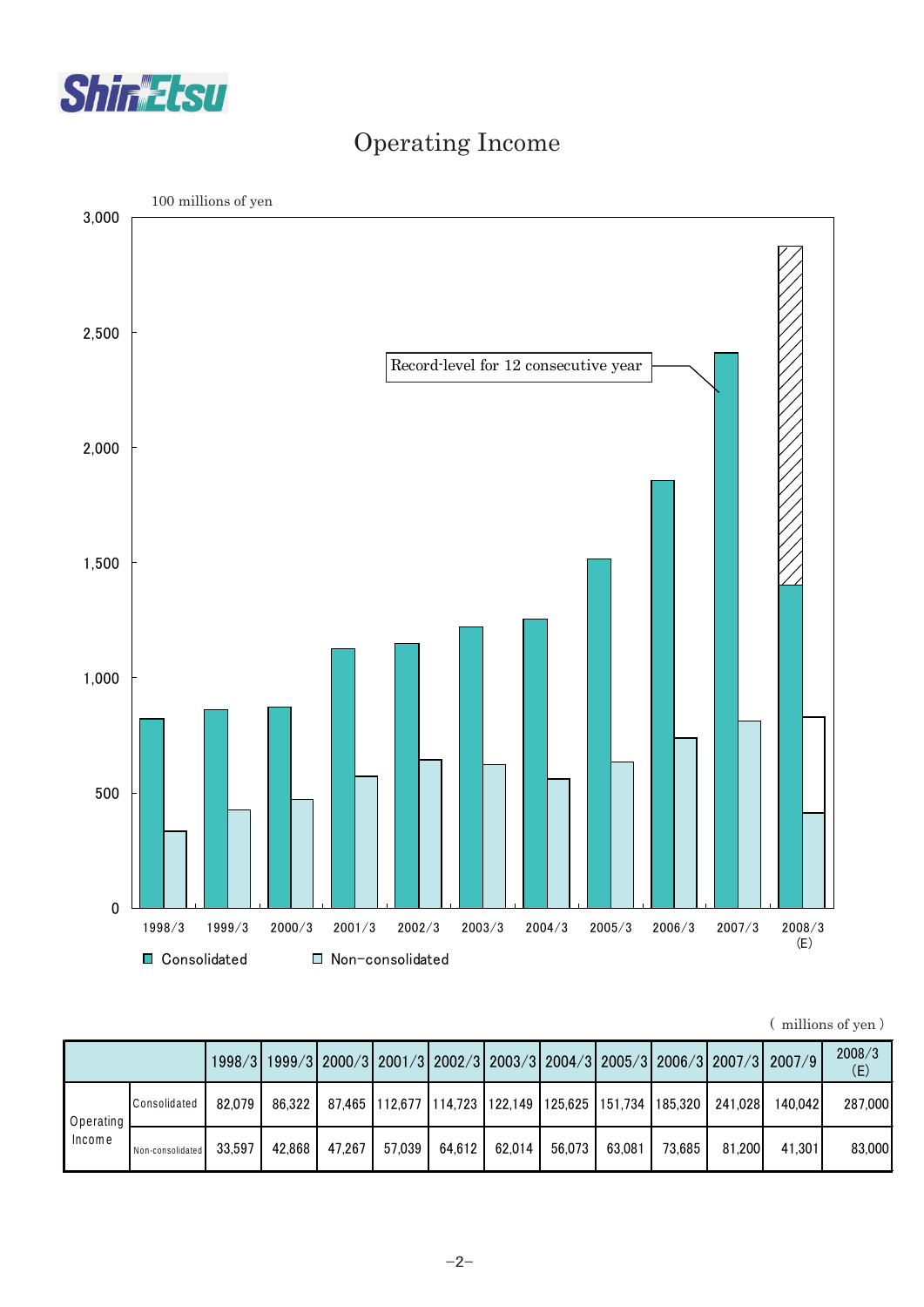

#### Ordinary Income



| (millions of yen) |  |
|-------------------|--|
|                   |  |

|                    |                  |        |        |        | 1998/3 1999/3 2000/3 2001/3 2002/3 2003/3 2004/3 2005/3 2006/3 2007/3 2007/9 |        |        |        |        |        |         |         | 2008/3<br>(E) |
|--------------------|------------------|--------|--------|--------|------------------------------------------------------------------------------|--------|--------|--------|--------|--------|---------|---------|---------------|
| Ordinary<br>Income | Consolidated     | 80.742 | 77.551 |        | 84,423   115,797   117,031   122,119   125,612   151,503   185,040           |        |        |        |        |        | 247,018 | 146.023 | 300,000       |
|                    | Non-consolidated | 35.542 | 42,231 | 47.040 | 62,224                                                                       | 67.032 | 62.011 | 58.065 | 62,030 | 72.115 | 80.075  | 46.605  | 88,000        |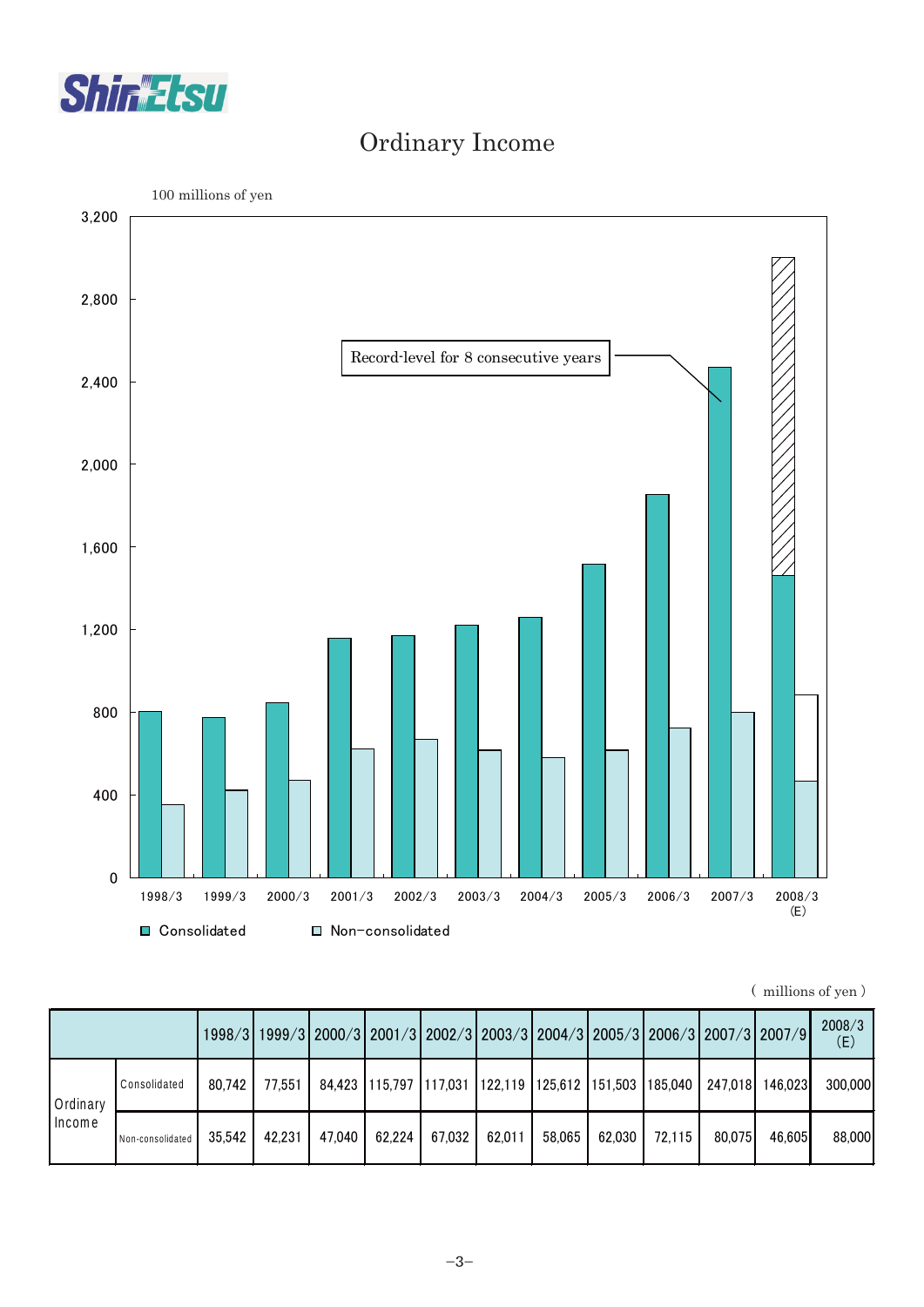

#### Net Income



| (millions of yen) |  |
|-------------------|--|
|                   |  |

|                                                                 |                  | 1998/3 | 1999/3 | 2000/3 | 2001/3 | 2002/3 | 2003/3 | 2004/3 | 2005/3 | 2006/3  | 2007/3  | 2007/9 | 2008/3<br>(E) |
|-----------------------------------------------------------------|------------------|--------|--------|--------|--------|--------|--------|--------|--------|---------|---------|--------|---------------|
| Net Income                                                      | Consolidated     | 42.027 | 43,362 | 48.229 | 64,505 | 68,518 | 73.015 | 74.805 | 93.160 | 115,045 | 154.010 | 95,194 | 187,000       |
|                                                                 | Non-consolidated | 15.972 | 24,322 | 27.141 | 34.307 | 39,888 | 37.028 | 34.725 | 39.020 | 45.065  | 51.085  | 32,471 | 57,000        |
| Consolidated to<br>Non-consolidated<br>Net Income Ratio (times) |                  | 2.63   | 1.78   | 1.78   | 1.88   | 1.72   | .97    | 2.15   | 2.39   | 2.55    | 3.01    | 2.93   | 3.28          |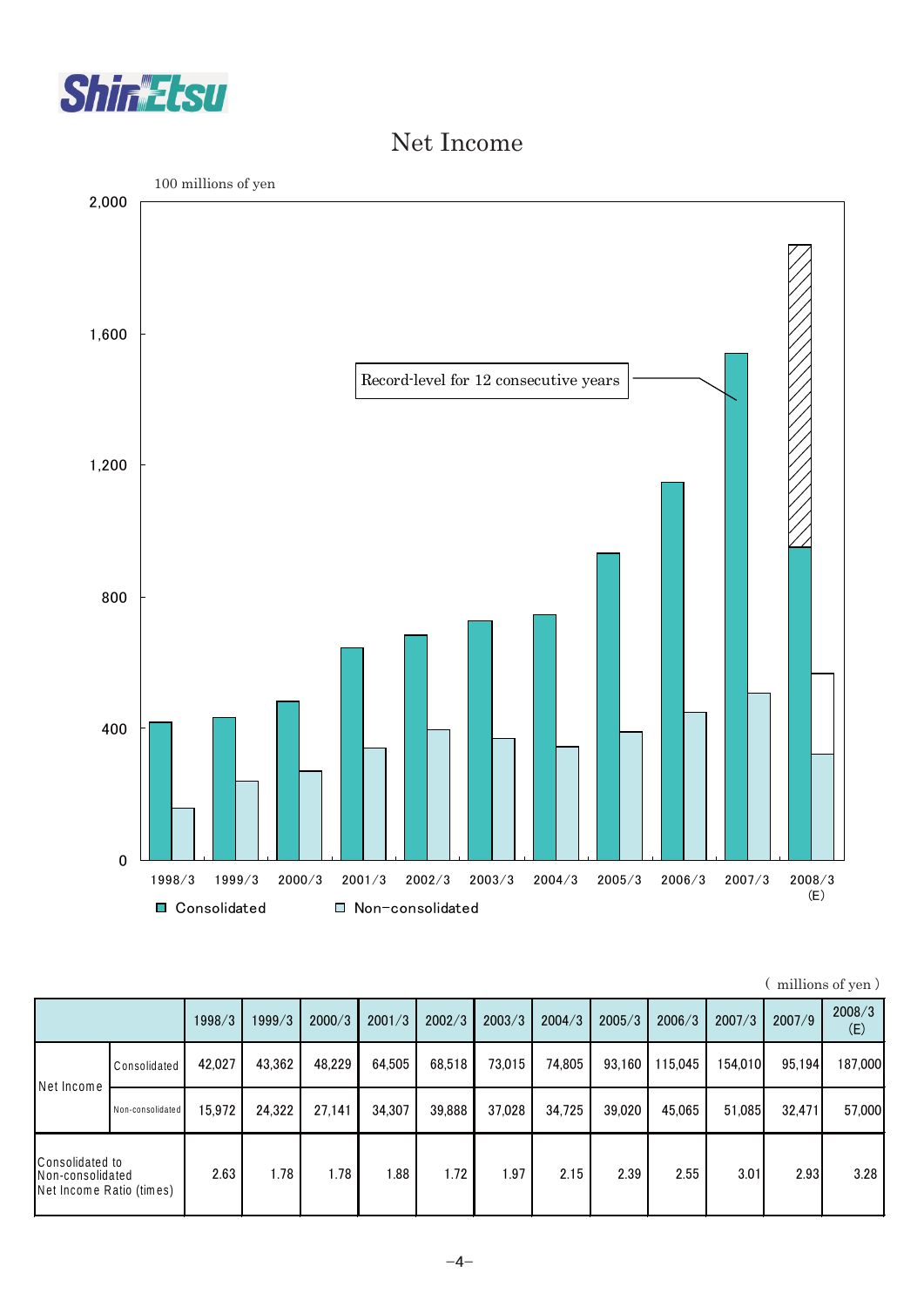



#### Net Income per Share

|--|--|--|--|

|            |                  |        |        |        |        |        |                         |        |        |        |        | 1998/3   1999/3   2000/3   2001/3   2002/3   2003/3   2004/3   2005/3   2006/3   2007/3   2007/9 | 2008/3<br>(E) |
|------------|------------------|--------|--------|--------|--------|--------|-------------------------|--------|--------|--------|--------|--------------------------------------------------------------------------------------------------|---------------|
| Net Income | Consolidated     | 110.73 | 109.36 | 116.56 | 153.58 | 162.93 | $173.13$ $\blacksquare$ | 177.25 | 219.10 | 266.63 | 357.78 | 221.16                                                                                           | 434.84        |
| per Share  | Non-consolidated | 42.02  | 61.15  | 65.32  | 81.32  | 94.85  | 87.83                   | 82.25  | 91.73  | 104.21 | 118.67 | 75.44                                                                                            | 132.54        |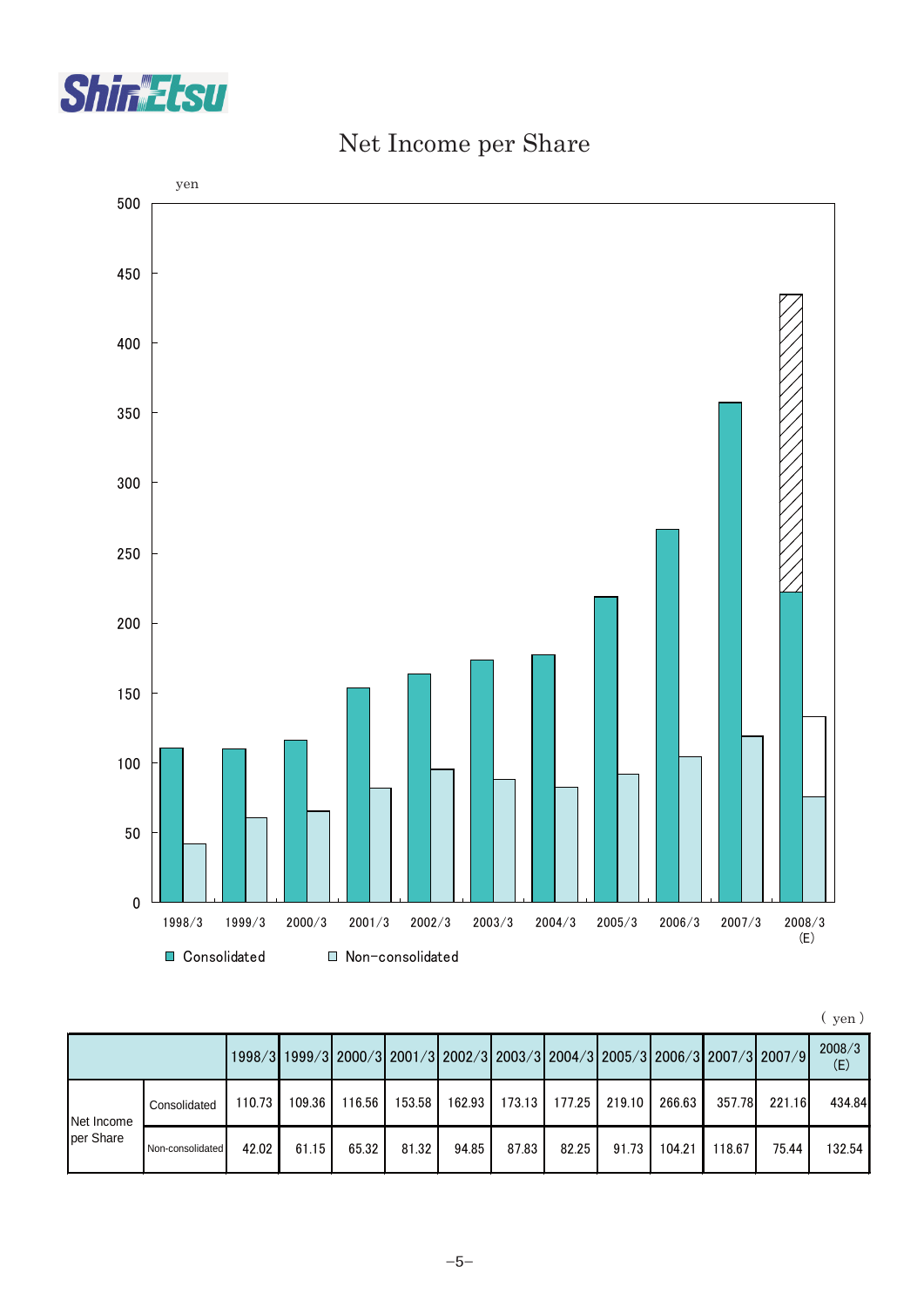



#### Net Sales by Segment (Consolidated)

**Organic and Inorganic Chemicals** 

Electronics Materials

■ Functional Materials and Others

|                                        |         |                         |                                                                         |         |         |         |                                                 |         |         | 1998/3 1999/3 2000/3 2001/3 2002/3 2003/3 2004/3 2005/3 2006/3 2007/3 2007/9 | 2008/3<br>(E) |
|----------------------------------------|---------|-------------------------|-------------------------------------------------------------------------|---------|---------|---------|-------------------------------------------------|---------|---------|------------------------------------------------------------------------------|---------------|
| Organic and Inorganic Chemicals        |         |                         | 340,050 328,925 343,412 410,370 397,983 421,021 457,009 548,950 636,491 |         |         |         |                                                 |         | 708.433 | 344.442                                                                      | 690,000       |
| <b>Electronics Materials</b>           |         | 247.707 214.604 220.131 |                                                                         |         |         |         | 258.746 226.459 243.427 262.245 306.925 361.452 |         | 479.391 | 285.486                                                                      | 580,000       |
| <b>Functional Materials and Others</b> | 105.515 | 99.265                  | $115.314$                                                               | 138.367 | 150.652 | 133.074 | 113,550 1111,610                                | 129.970 | 116,870 | 57.807                                                                       | 110.000       |

( millions of yen)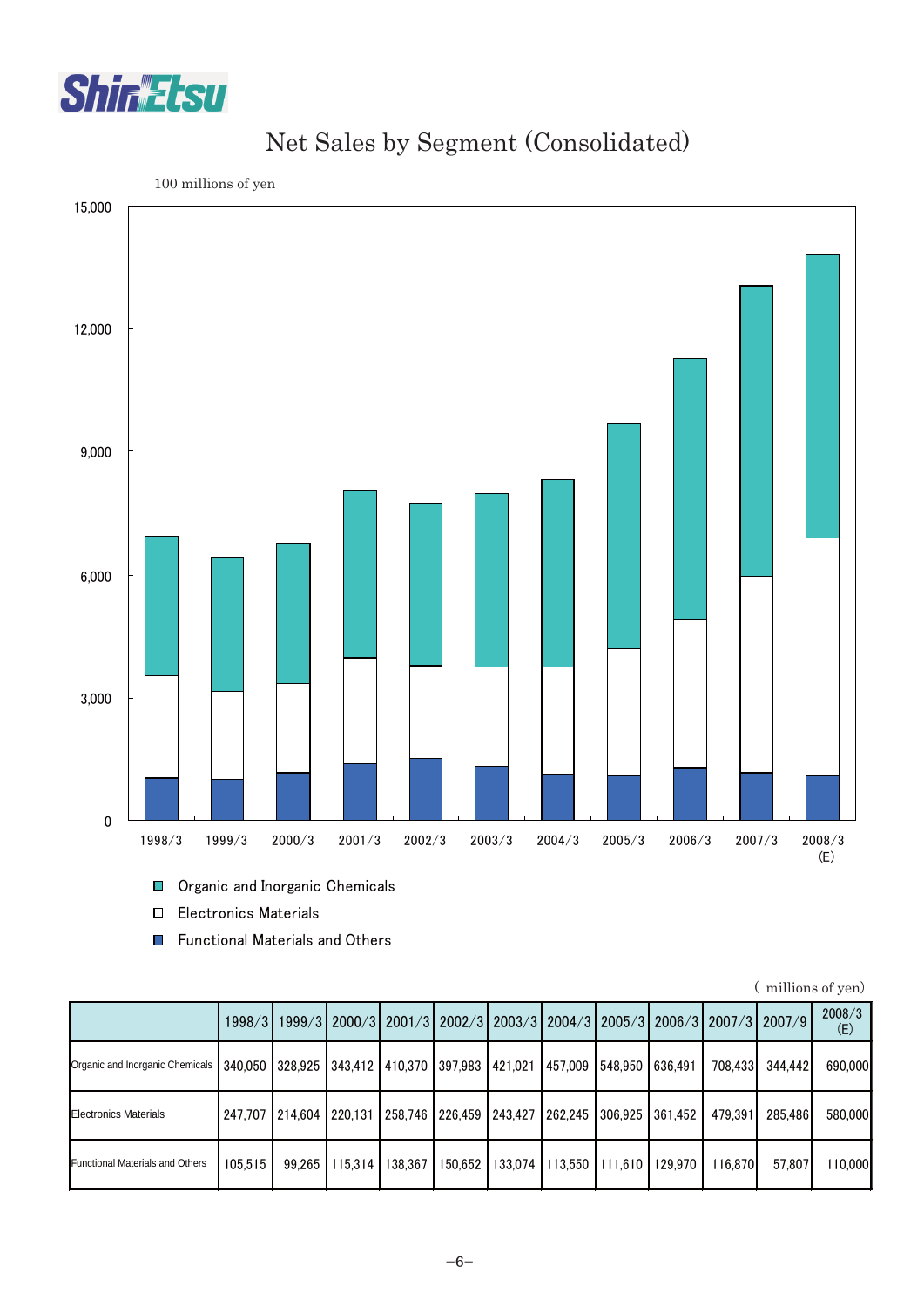

#### Operating Income by Segment(Consolidated)



■ Functional Materials and Others

| (millions of yen) |  |  |  |
|-------------------|--|--|--|
|-------------------|--|--|--|

|                                        |  |                                                                |  |  | 1998/3 1999/3 2000/3 2001/3 2002/3 2003/3 2004/3 2005/3 2006/3 2007/3 2007/9    |        | 2008/3<br>(E) |
|----------------------------------------|--|----------------------------------------------------------------|--|--|---------------------------------------------------------------------------------|--------|---------------|
| Organic and Inorganic Chemicals        |  |                                                                |  |  | 31,492  44,365  45,162  47,015  48,807  62,409  65,112  77,894  96,171  106,686 | 48.240 | 100,000       |
| <b>Electronics Materials</b>           |  |                                                                |  |  | 39,044 29,398 23,344 36,360 33,678 35,248 42,182 53,684 65,275 106,647          | 79.007 | 161,000       |
| <b>Functional Materials and Others</b> |  | 12,061 12,797 18,651 29,328 32,193 24,251 18,169 20,123 24,022 |  |  | 27,604                                                                          | 13.002 | 26,000        |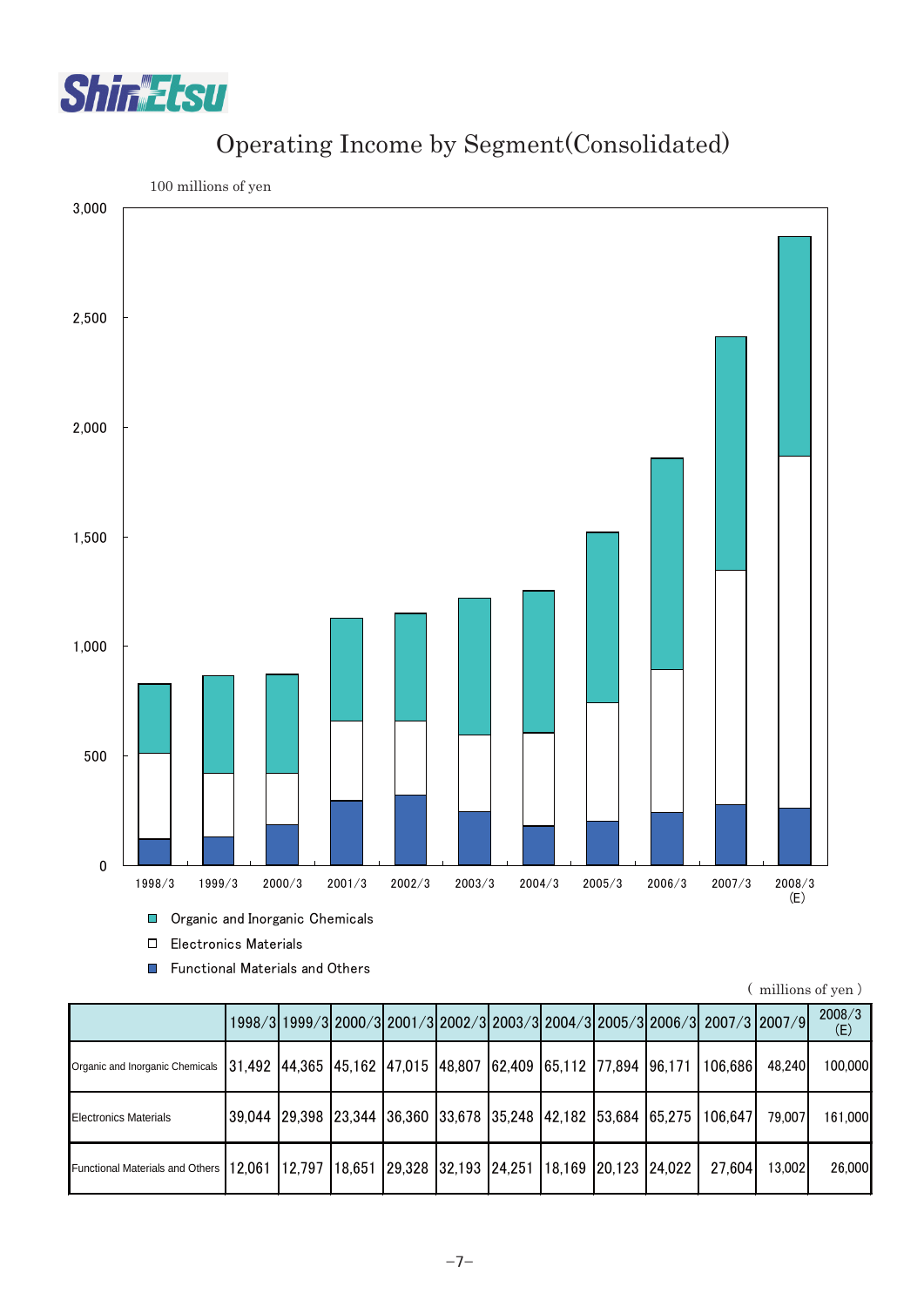





|                                       |                  |      |      |      |                                                                              |      |      |      |      |      |      |      | $\left(\begin{array}{c} 0/2 \end{array}\right)$ |
|---------------------------------------|------------------|------|------|------|------------------------------------------------------------------------------|------|------|------|------|------|------|------|-------------------------------------------------|
|                                       |                  |      |      |      | 1998/3 1999/3 2000/3 2001/3 2002/3 2003/3 2004/3 2005/3 2006/3 2007/3 2007/9 |      |      |      |      |      |      |      | 2008/3<br>(E)                                   |
| Ordinary Income to<br>Net Sales Ratio | Consolidated     | 11.6 | 12.1 | 12.4 | 14.3                                                                         | 15.1 | 15.3 | 15.1 | 15.7 | 16.4 | 18.9 | 21.2 | 21.7                                            |
|                                       | Non-consolidated | 9.5  | 11.1 | 11.1 | 13.5                                                                         | 14.4 | 12.9 | 12.0 | 11.9 | 12.4 | 11.5 | 13.0 | 12.1                                            |
| Net Income to Net<br>Sales Ratio      | Consolidated     | 6.1  | 6.7  | 7.1  | 8.0                                                                          | 8.8  | 9.2  | 9.0  | 9.6  | 10.2 | 11.8 | 13.8 | 13.6                                            |
|                                       | Non-consolidated | 4.3  | 6.4  | 6.4  | 7.4                                                                          | 8.6  | 7.7  | 7.2  | 7.5  | 7.7  | 7.3  | 9.0  | 7.8                                             |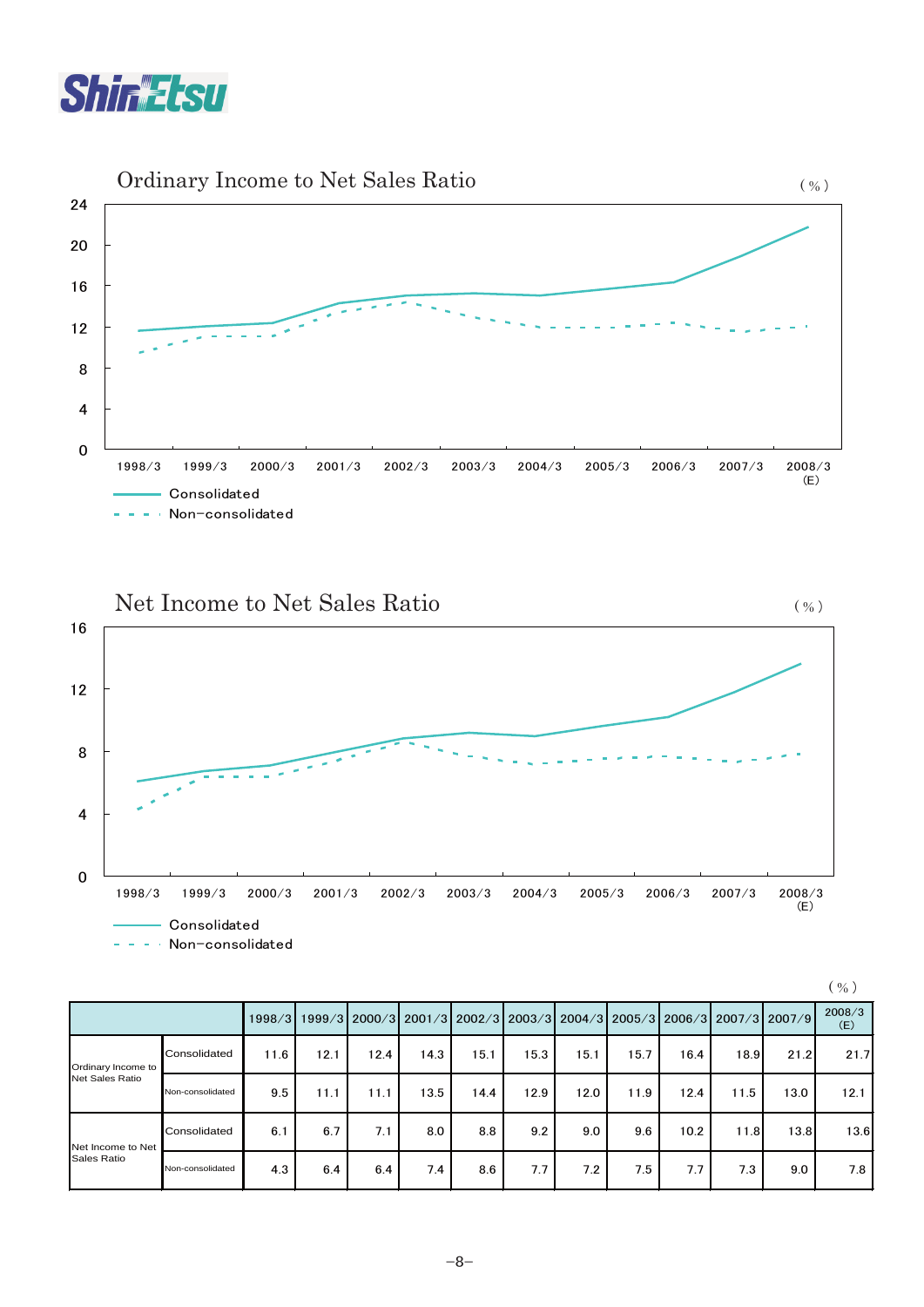

Total Asset



#### Net Assets



<sup>■</sup> Non-consolidated

|  |  | ( millions of yen) |  |
|--|--|--------------------|--|
|  |  |                    |  |

|                     |                  | 1998/3    | 1999/3   | 2000/3    | 2001/3   | 2002/3   | 2003/3    | 2004/3   | 2005/3   | 2006/3    | 2007/3   | 2007/9   |
|---------------------|------------------|-----------|----------|-----------|----------|----------|-----------|----------|----------|-----------|----------|----------|
| <b>Total Assets</b> | Consolidated     | 1,083,780 | ,060,973 | 1,168,729 | .265,799 | .288,432 | 1,310,874 | ,386,216 | .476,248 | 671,280   | ,859,995 | .922.969 |
|                     | Non-consolidated | 573.105   | 581,632  | 663,813   | 675.403  | 659.852  | 679.380   | 758.820  | 777.928  | 874.186   | 898.412  | 876,183  |
| Net Assets          | Consolidated     | 497.311   | 564.066  | 651,261   | 714.996  | 812.068  | 846.961   | 900.724  | 996,307  | 1,173,679 | .360.315 | .453,105 |
|                     | Non-consolidated | 303.911   | 353,305  | 412,216   | 457.786  | 478.180  | 502,912   | 544.266  | 588,048  | 647,050   | 672.299  | 676,661  |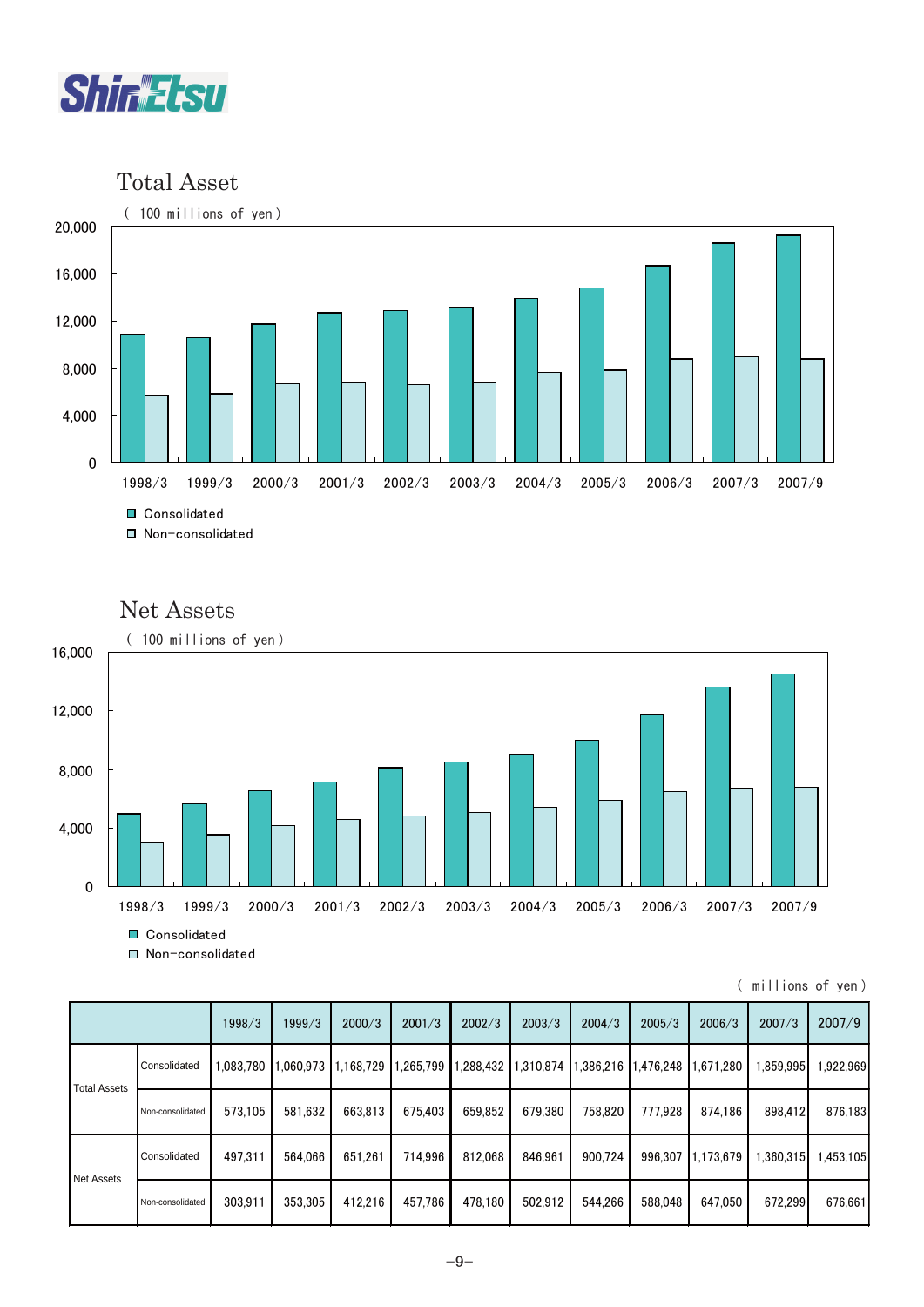

Equity Ratio (Consolidated)



Return on Equity, Return(Ordinary Income) on Total Assets (Consolidated)



|                                                | $\left( \begin{array}{c} 0 \\ 0 \end{array} \right)$ |        |        |        |        |        |        |        |        |        |        |                |
|------------------------------------------------|------------------------------------------------------|--------|--------|--------|--------|--------|--------|--------|--------|--------|--------|----------------|
|                                                |                                                      | 1998/3 | 1999/3 | 2000/3 | 2001/3 | 2002/3 | 2003/3 | 2004/3 | 2005/3 | 2006/3 | 2007/3 | 2007/9         |
| <b>Equity Ratio</b>                            | Consolidated                                         | 45.9   | 53.2   | 55.7   | 56.5   | 63.0   | 64.6   | 65.0   | 67.5   | 70.2   | 71.0   | 73.3           |
| <b>Return on Equity</b>                        | Consolidated                                         | 9.6    | 8.2    | 7.9    | 9.4    | 9.0    | 8.8    | 8.6    | 9.8    | 10.6   | 12.4   | 13.9<br>(p.a.) |
| Return (Ordinary<br>Income) on Total<br>Assets | Consolidated                                         | 8.0    | 7.2    | 7.6    | 9.5    | 9.2    | 9.4    | 9.3    | 10.6   | 11.8   | 14.0   | 15.4<br>(p.a.) |